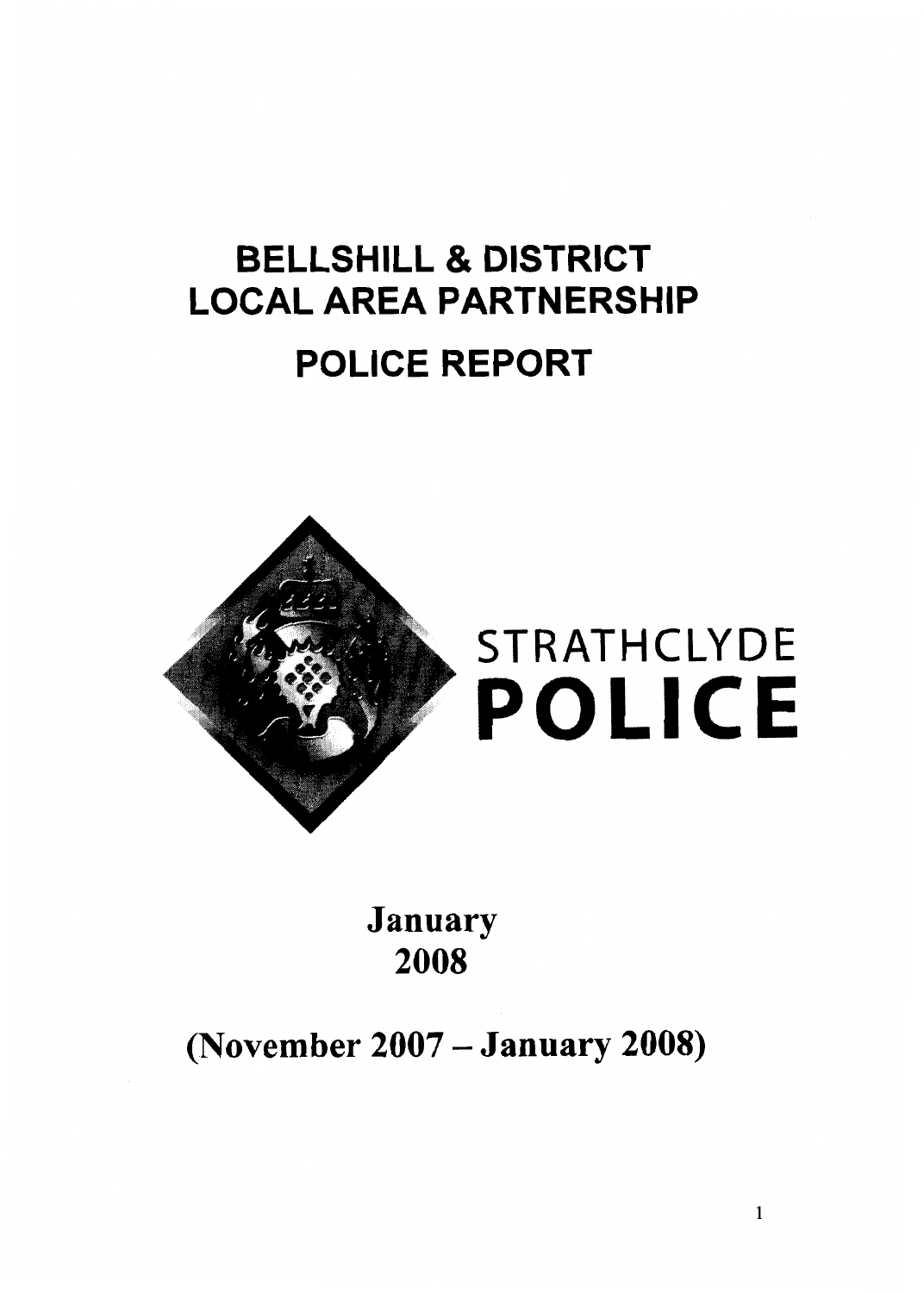#### **Introduction**

The intention of this report is to provide members of the Bellshill & District Local Area Partnership with a brief update on current issues and information relative to the policing activity within Bellshill Sub-Division, one of four Sub-Divisions within the main North Lanarkshire Division.

#### **Divisional Policing Priorities**

The Divisional Control Strategy outlines our current policing priorities. In working towards these priorities we seek to involve our partners and local communities in order that a positive input in made upon them. Detailed information about the control strategy can be found in **Appendix 1.** 

# **Issues Relating to All Wards**

#### *Safer Scotland Initiative /Safer North Lanarkshire Initiative:-*

Members will recall that in October of last year the Safer Scotland Initiative began a campaign focusing on violent behaviour. There was a programme of activity developed to impact on the main strands of the campaign which were identified as

- *<sup>0</sup>***Communities Against Knives**  (1 October 2007 to 19 October 2007)
- *<sup>0</sup>***Communities Against Alcohol Fuelled Violence**  (3 December 2007 to 21 December 2007)
- *0* **Communities Working with Collective Violence**  (3 March 2008 to 28 March 2008)

Following support from the Alcohol and Drug Action Team (ADAT) North Lanarkshire Division, in December of last year, commenced a programme of initiatives that complemented what Safer Scotland wished to achieve but at the same time put a local perspective on it, hence the Safer North Lanarkshire theme.

Chief Constable Stephen House has recently arrived to take up his new role and has placed the tackling of violence at the top of his agenda which again complements what we are attempting to do with the Safer North Lanarkshire / Safer Scotland initiatives.

Violence, unfortunately, is something which impacts on communities every day of our lives. Each and every police officer within the Bellshill Sub Division has a role to play in reducing this impact and making our Local Partnership Area a safer place for us all.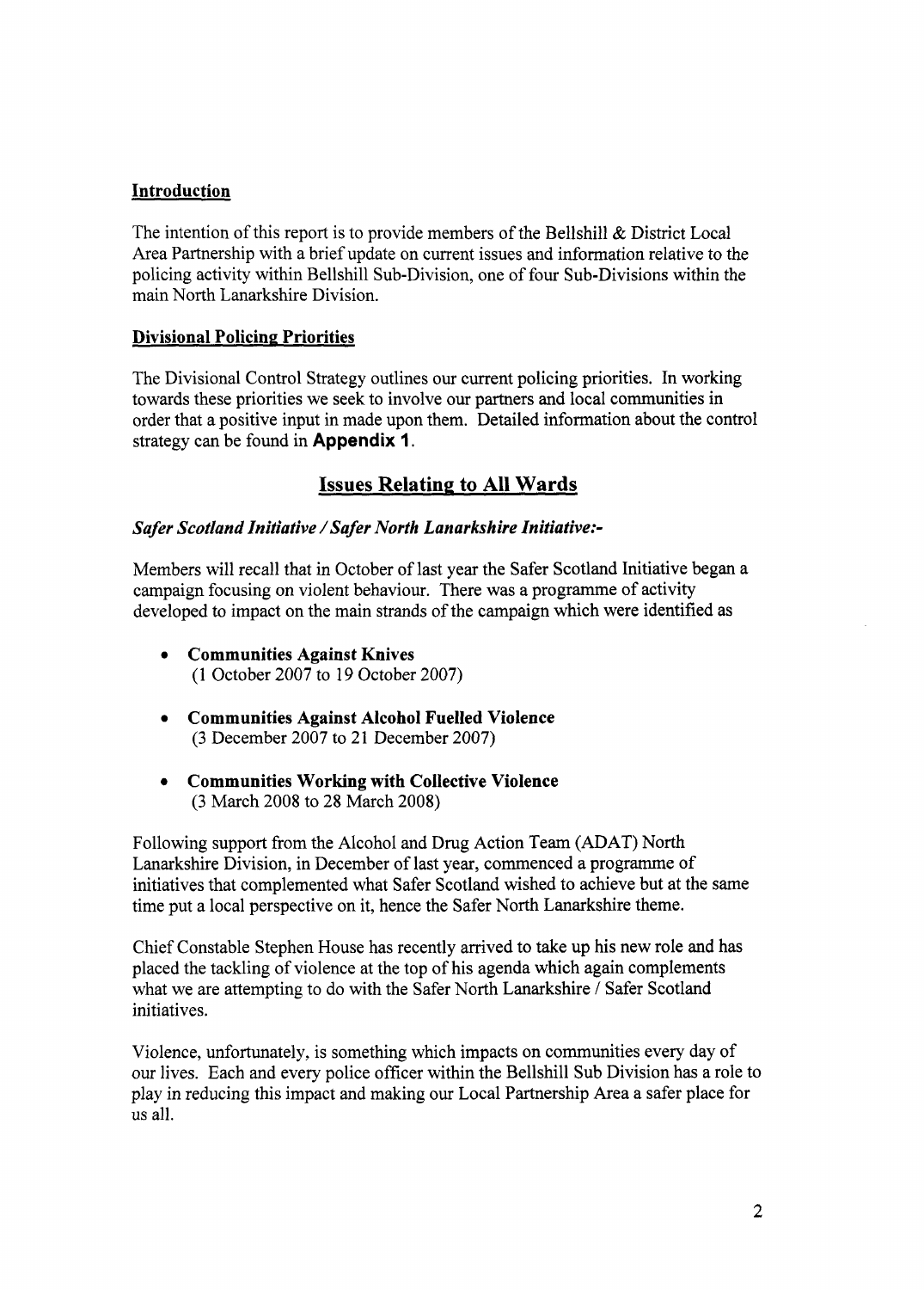This communities-based focus however, links in with our belief that violence is everybody's problem. The police alone cannot change Scotland's deep-rooted culture of violence. Only by working with others - be it the health service, education departments or communities themselves – can we begin to make significant inroads.

**Communities are key to this.** Too many people in too many communities accept violence as part of everyday life – they have become immune to it. We want these communities to lower their tolerance to violence, to refuse to accept it as part of everyday life, and to work with us to make Strathclyde a better and safer place to be.

Each and every officer has a role to play in achieving this aim, be it through stop and searches, alcohol initiatives or simply through having a high visibility presence on our streets and ensuring they are there at the right time and in the right place.

The use of analytical products has greatly assisted in this regard, as has the recently introduced Variable Shift Agreement, In addition to the normal core policing activity in excess of thirty local high profile patrols have taken place during the month of January alone with a similar amount scheduled to take place during February. In addition, a smaller number of patrols by officers in plain clothes have been undertaken to deal with any potential displacement of youths, which may occur.

Every weekend or during the week if required, an action plan is instigated that seeks to address areas of disorder throughout the sub-division. Officers on patrol are specifically deployed based on local intelligence, analysis of recent incidents and information that may come from Local Members or concerned residents.

Any people who are considered to be involved in disorder, whether it be drinking in the street or breaching the peace will be charged accordingly. If on arrival of the police there is no obvious disorder then persons within the vicinity may be searched, if appropriate, moved on or other action taken. However, without public support in terms of providing statements there is often not enough evidence to charge.

The action plans are backed up by intelligence-led products, aimed at identifying and targeting specific offenders whether it is in relation to disorder, controlled drugs or other areas of criminality.

These plans are based on a tactical assessment, allied to local intelligence and are reviewed fortnightly in conjunction with the Divisional Tasking and Co-ordination process.

#### **Test Purchase Scheme:-**

December 2007 saw the introduction of the Test Purchase Scheme within the Strathclyde Police Area. The aim being to prevent the sale of alcohol to children and young persons and to detect offences committed within off sales premises. This method is an excellent way to 'Test' the sale of alcohol policy that is adopted by the License holder and their staff. To date we have undertaken about six operations of this kind within the Sub Division and as a result two Licence holders and staff members have been reported to the Procurator Fiscal. Subsequent reports will also be made to the North Lanarkshire Council Licensing Board.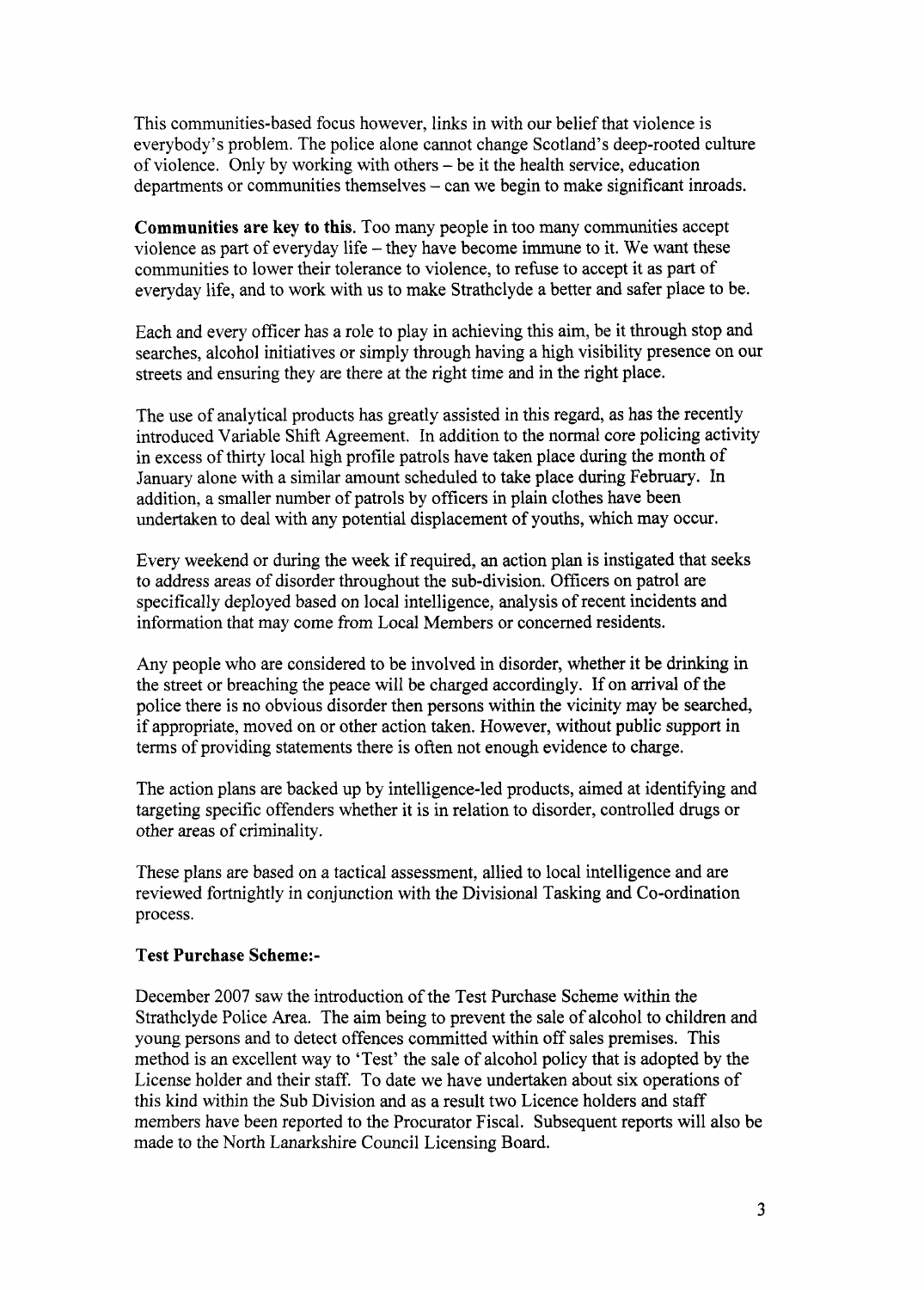#### **Fixed Penalty Notices:-**

To assist police officers to tackle low level offending a system of fixed penalty notices can now be issued to persons who commit offences such as drinking in public, urinating in public, minor breach of the peace and licensing offences. The offender, who must be subject to certain conditions, may be given a **E40** fixed penalty by the officer as an alternative to a report been submitted to the Procurator Fiscal. The use of fixed penalties as a method of enforcement is steadily increasing and this has a positive effect on allowing officers to spend more time on patrol and less time in the office writing police reports. In addition, this should reduce the amount of time officers are required to spend at court and again allows a greater presence on the street.

#### **Mutual Aid:-**

On a fortnightly basis at the Divisional Tasking and Co-ordinating meeting the opportunity is presented for the Sub Division to request the assistance of other Force Resources. Obviously these requests are compared with others across the Force area and competing demands for these limited resources means that our requests are not always successful. That said, recently we have had assistance within the Sub Division from the Mounted Branch, Tactical Firearms Unit, Support Services and Road Policing. These additional officers have been deployed in a variety of ways throughout the Sub Division in areas that have been causing particular issues and there contribution has been greatly welcomed.

# **Issues Relatinp to Individual Ward Areas**

#### **Ward 13: Thorniewood: (Beat 71/ 72/ 73):-**

#### *Community Police Officers for Ward 13:-*

Constables Gordon Robertson and Barry Scott. There is presently one vacancy for this ward which will be filled shortly,

#### *On going police issues:-*

The area surrounding the Tandoori Sizzler, 405 Laburnum Rd, Viewpark has experienced several instances of youth disorder including a racial incident. **As** police were aware of the increase in youth disorder, an overt camera supplied by Community Safety was placed within the store which captured the racial incident, allowing an arrest to be obtained. Although there are still sporadic incidents in this area reported, the camera, coupled with an increase in high profile patrols is alleviating the issue.

#### *Emerging Trends:-*

Overall, during the period covered by this report, there has been a general levelling of instances of youth related disorder. Previous initiatives regarding the Osprey Drive area proved successful, with the submission of community service clear up requests to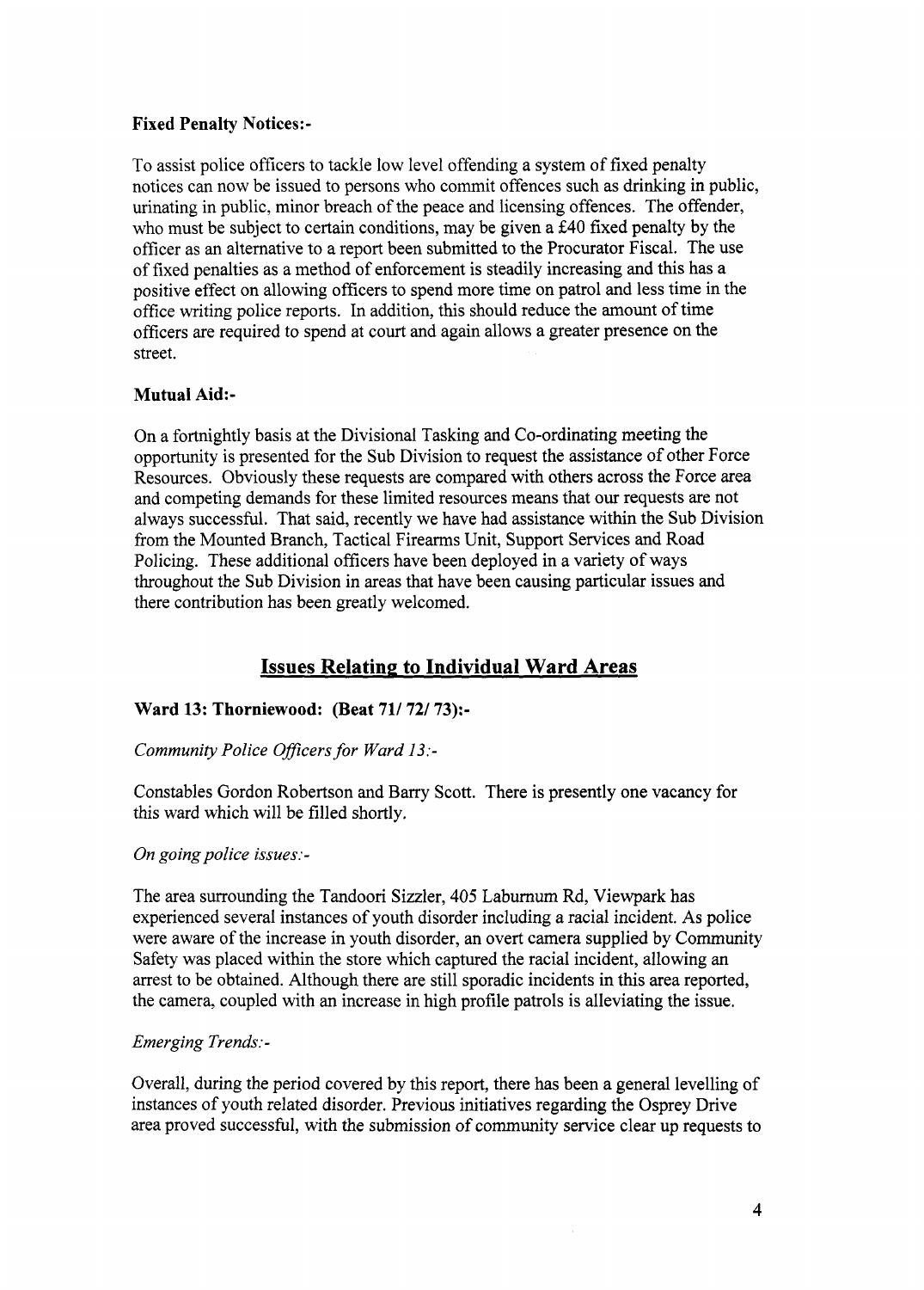have litter and bottles removed. Most recently, there has been a small increase in reports of disorder in the vicinity of Tannochside Business Park

#### *Ongoing Initiatives /Police Activity:-*

have litter and heatlest renoved. Most recently, there has been a small increases in<br>equation of districts in the vicinity of languable Business Park<br>
Organization of a finite and the state of the control of the new varia Additional high profile patrols allowed by the new variable shift agreement have targeted the Viewpark area to address the complaints of youth disorder. This coupled with good community intelligence has allowed patrols to be targeted to the areas and times of most concern. **A** youth diversion initiative led by Community Police Officers through the local primary schools, which is in its early stages, will further enhance community relations

*Incidents of note/ Noteworthy Arrests:-* 

#### **Beat 71:**

Two local youths were arrested for possession of an offensive weapon near to Second Avenue, Tannochside.

#### **Beat 72:**

Male arrested for Robbery at William Hill Bookmakers, Old Edinburgh Road.

Recent anti violence patrols have utilised Special Constables to good effect, and resulted in a number of licensed premises visits and stop searches, whereby intelligence was submitted

# **Beat 73:**

#### **Ward 14: Bellshill: (Beat 74/ 75/ 76/ 77/ 78)**

*Community Police Officers for Ward 14:-* 

Constables David Paterson, Alan Mulholland, David Pattison and Paul Roarty (who is being promoted away from the Division on **25/2/08** and will be replaced)

#### *On going police issues:-*

The Jewel Scheme continues to represent a challenge to local officers within this ward. During the period, incidents of disorder have continued, however, robust policing has addressed this issue head on, which has included a significant number of high profile proactive patrols in the area, and the use of CCTV, and mutual aid.

Partnership working with NLC Anti Social Task Force has resulted in ongoing proceedings and enquiries into a number of individuals with the aim of obtaining Anti Social Behaviour Orders.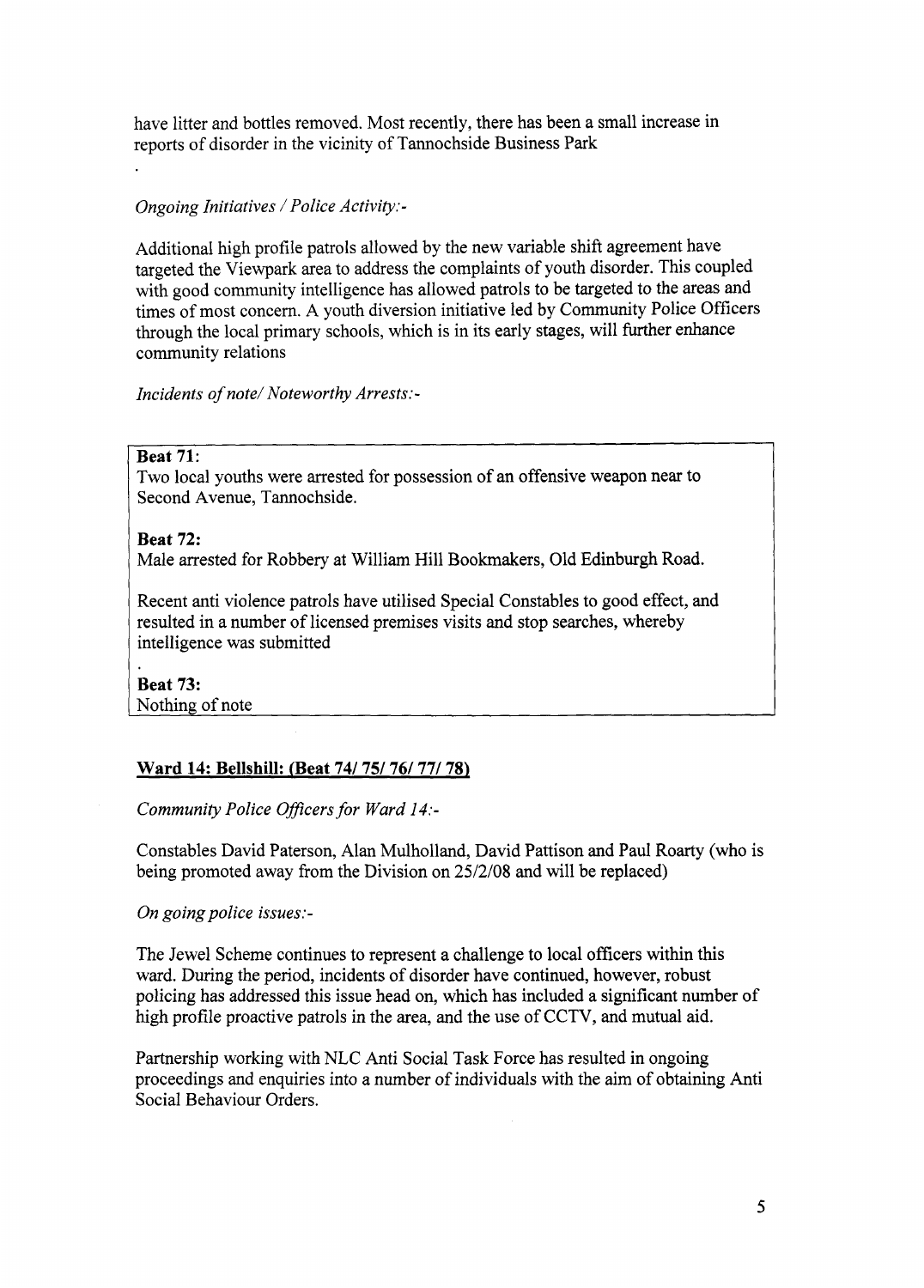Housebreakings to schools have increased, however two juveniles have been reported and since their apprehension, this type of crime has seen a significant reduction.

# *Emerging Trends:-*

During the current period, there have been several instances of thefts of diesel fuel, and thefts from commercial premises in Righead industrial estate. Pro active patrols and mutual aid from Road Policing were utilised. Two local persons have been arrested recently for similar crimes in this area.

# *Ongoing Initiatives/ Police Activity:* -

**As** outlined in the introductory overview, the Jewel Scheme, and in particular, Turquoise Terrace has been subject to intensive policing, and partnership working. This included improved communication regarding the use of CCTV for evidential purposes.

The implementation of the new Variable Shift Pattern, on  $10^{th}$  September 2007, has permitted even greater targeting of local resources in response to emerging issues, and in response to public concern at peak times.

*Incidents of note/ Noteworthy Arrests:-* 

#### **Beat 74:**

Two persons were arrested for thefts from commercial premises

**Beat 75:**  Mounted Branch mutual aid patrols of North Road / Kelvin Road

**Beat 76:**  Recent thefts of charity boxes in town centre. One male has been reported

#### **Beat 77:**

Curfew order was obtained on known offender, who was subsequently arrested and imprisoned. Known housebreakers arrested in relation to Housebreakings at Lawmuir Primary School and Cardinal Newman High School

**Beat 78: A 28** yr old male was arrested for possession of class **A** and Class B drugs

# **Ward 15** & **Ward 17: Mossend** / **Holvtown** / **New Stevenson** / **Newarthill (Beat**  *791 801* **81)**

*Community Police Officers for Ward 15 & part of 17:-*

Constables John MacLeod, *Gany* Thomson, Pauline Smith and Kenneth MacRobert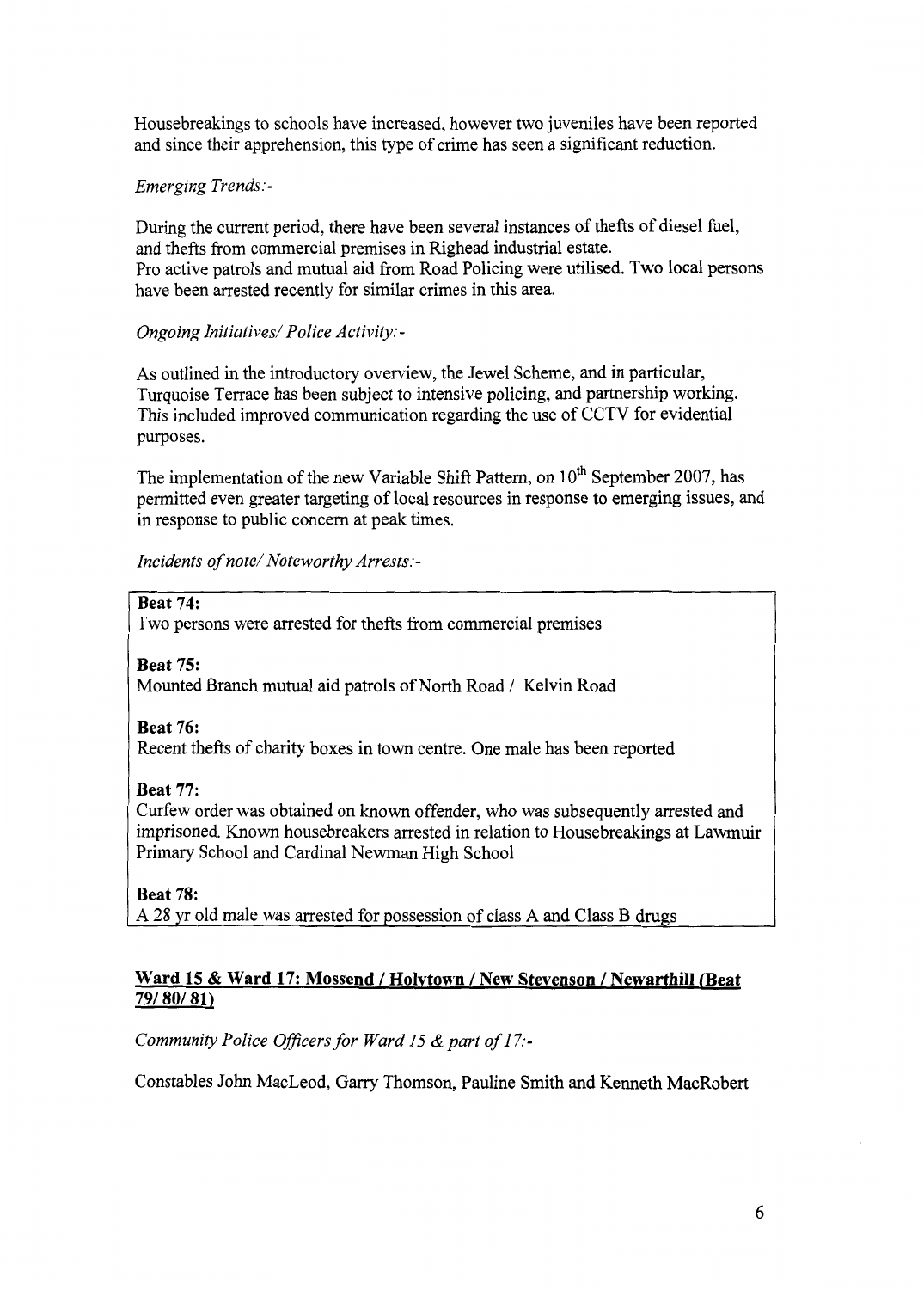#### *On going police issues:-*

Disorder in the Holytown area is an ongoing challenge and additional resources have been provided on an ongoing basis to alleviate the problem. Hand held evidence gathering cameras, cycle patrols and mutual aid resources have all been used in the area to good effect.

#### *Emerging Trends:-*

The area surrounding Ledi Path, Newarthill, including local licensed premises at Martin Place, has been a focus for local youths, who have been responsible for a number of vandalisms to unoccupied North Lanarkshire Council properties.

#### *Ongoing Initiatives/ Police Activity:-*

Local actions have focused additional patrols, from both Community Police and core groups, in the area of Ledi Path / Martin Place, and Myrtle Drive / Redwood Road, Holytown. The Mobile CCTV has also been utilised to good effect in off sales premises at Martin Place and Myrtle Drive.

Most recently, Community Officers provided High Profile Policing of the area, liaising with core groups and mutual aid from the Road Policing Department, and Support Services. Community Safety Department have liaised with local representatives of Eurocentral, and locally identified actions have now been implemented in respect of the area of Eurocentral, to prevent persons taking commercial vehicles into the car parking areas of the Dakota hotel.

The Sub Division Continues to address the misuse of controlled drugs across all ward areas.

*Incidents of note/ Noteworthy Arrests:-* 

#### **Beat 79:**

One male reported for a large number of housebreakings to garden sheds in the New Stevenston, Carfin and Newarthill area.

#### **Beat 80:**

Five local youths were charged with serious assault, following an incident In Spruce Way, Holytown

#### **Beat 81:**

14yr old male was arrested for possession of a knife and a meat cleaver, his 40yr old mother was charged with attempting to pervert the course of justice.

One 17yr old male reported for serious assault having stabbed another male.

Two persons reported for drug dealing 1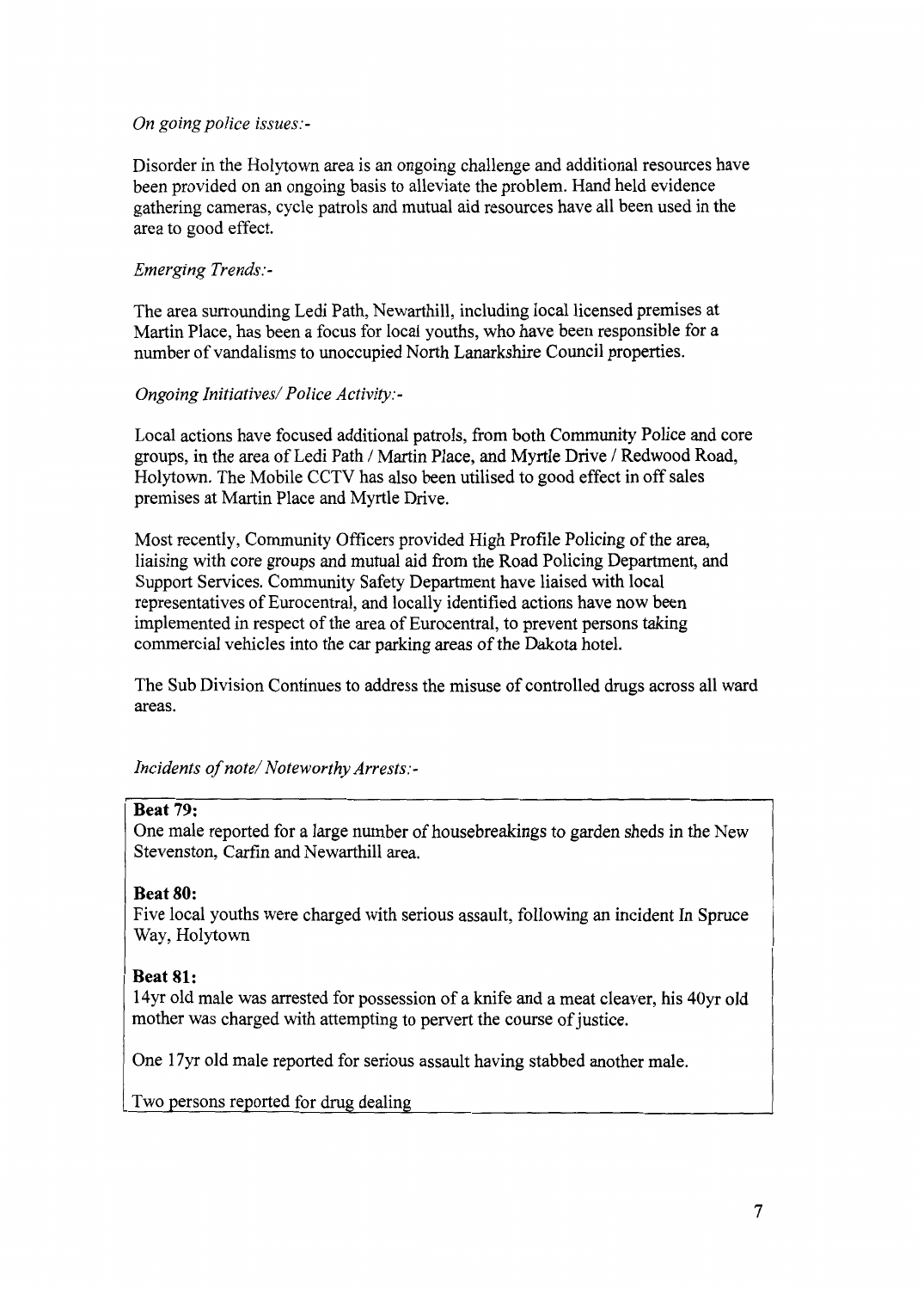# **Appendix 1**

# **Force Control Strategy**

# **CHILD PROTECTION**

# **AIM:-**

To protect children from the threat of sexual, physical and emotional abuse,

# **OBJECTIVE:** -

To detect, disrupt and deter those involved in paedophilia and exploitation and sexual abuse of children.

# **DRUGS**

# **AIM:-**

To impact upon the supply, misuse and availability of all controlled drugs.

# **OBJECTIVE:** -

Increase the weight **of** seizures and detections of those involved in the supply and possession of control drugs.

# **TERRORISM**

# **AIM:-**

To reduce the risk to the community from terrorism and extremist activity.

# **OBJECTIVE:-**

To raise awareness of the threat from Terrorism and Extremist activity in the community.